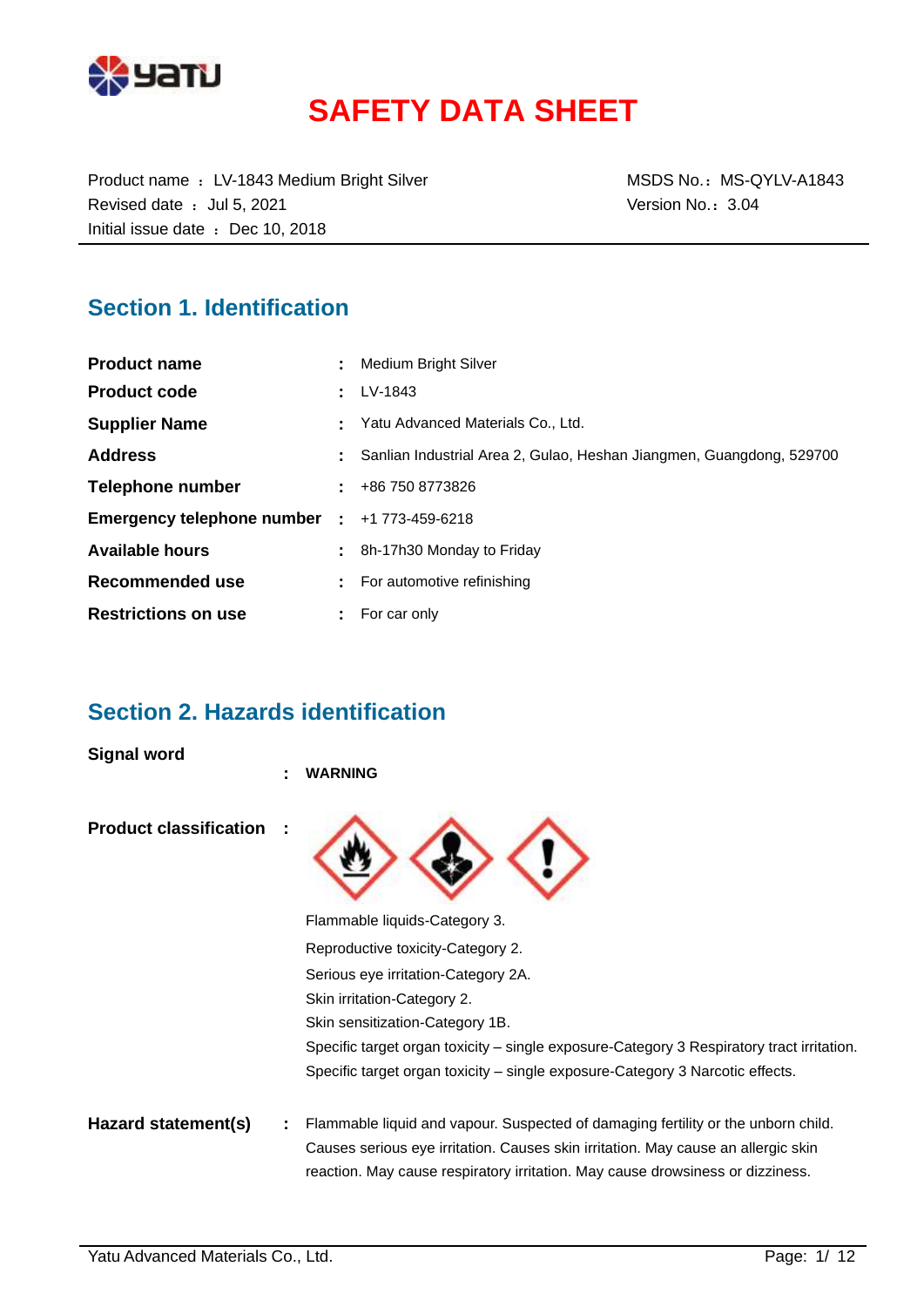#### **Precautionary statement(s)**

**Prevention:** Obtain special instructions before use. Do not handle until all safety precautions have been read and understood. Keep away from heat,hot surfaces, sparks, open flames and other ignition sources. No smoking. Keep container tightly closed. For large container, ground and bond container and receiving equipment. Use explosion-proof electrical, ventilating and lightning equipment. Use non-sparking tools. Take action to prevent static discharges. Avoid breathing mist, vapours, and spray. Wash hands thoroughly after handling and any other part of the body that may have been exposed to the product. Use only outdoors or in a well-ventilated area. Wear protective gloves, protective clothing, eye and face protection. Contaminated work clothing should not be allowed out of the workplace.

**Response:** In case of fire: Use an appropriate extinguisher. IF ON SKIN (or hair): Take off immediately all contaminated clothing and wash it beforereuse. Rinse skin with water or shower. If skin irritation or a rash occurs: Get medical advice.IF IN EYES: Rinse cautiously with water for severalminutes. Remove contact lenses if present and easy to do. Continue rinsing. If eye irritation persists: Get medical advice. IF INHALED: Remove personto fresh air and keep comfortable for breathing. Call a POISON CENTER ou doctor if you feel unwell. IF exposed or concerned: Get medical advice.

**Storage:** Store in a well ventilated place. Keep container tightly closed. Keep cool. Store locked up.

**Disposal:** Dispose of contents/container in accordance with local, regional, national and/or international regulations in force.

**Other hazards:** Moderately toxic by intravenous, intraperitoneal route and subcutaneous routes.

See toxicological information, section 11.

## **Section 3. Composition/information on ingredients**

|     | Substance/mixture | Mixture<br>÷                                   |                     |
|-----|-------------------|------------------------------------------------|---------------------|
| No. | CAS No.           | Common name and synonyms                       | Concentration (W/W) |
|     | $98 - 56 - 6$     | para-Chlorobenzotrifluoride                    | 37.04               |
| 2   | 67-64-1           | Acetone                                        | 18.51               |
| 3   | 9004-36-8         | Cellulose acetate butyrate                     | 4.12                |
| 4   | 79-20-9           | Methyl acetate                                 | 3.18                |
| 5   | 1330-20-7         | Xylenes (mix isomers o,m,p, and ethyl benzene) | 1.30                |
| 6   | 64742-95-6        | Naphtha (light aromatic fraction C8-C10)       | 0.76                |
| 7   | 14808-60-7        | Silica crystalline, (Quartz)                   | 0.21                |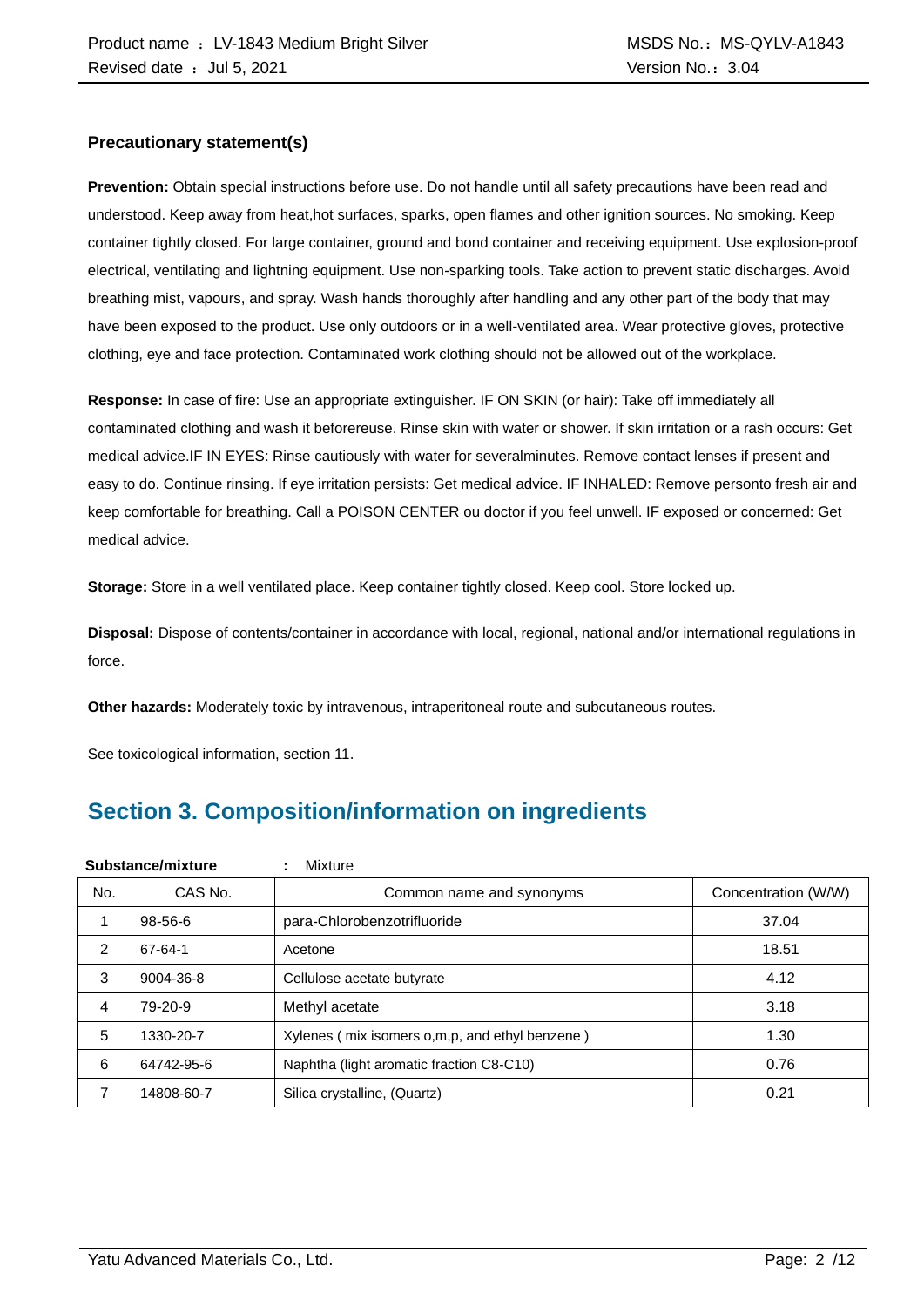### **Section 4. First aid measures**

**If swallowed, irritation, any type of overexposure or symptoms of overexposure occur during use of the product or persists after use, immediately contact a POISON CENTER, an EMERGENCY ROOM or a PHYSICIAN; ensure that the product safety data sheet is available.**

**Eye contact:** Check for and remove any contact lenses. Immediately flush eyes with plenty of water for at least 15 minutes, occasionally lifting theupper and lower eyelids. Get medical attention immediately.

**Skin contact:** In case of contact, immediately flush skin with plenty of water for at least 15 minutes while removing contaminated clothing and shoes.Wash clothing before reuse. Clean shoes thoroughly before reuse. Get medical attention immediately.

**Inhalation:** Move exposed person to fresh air. Keep this person warm and lying down. Loosen tight clothing such as a collar, tie, belt or waistband. Ifnot breathing, if breathing is irregular or if respiratory arrest occurs, provide artificial respiration or oxygen by trained personnel. Get medical attention immediately.

**Ingestion:** Wash out mouth with water. Do not induce vomiting unless directed to do so by medical personnel. Never give anything by mouth to anunconscious person. Get medical attention immediately.

**Symptoms:** This product is irritating to skin, eyes, respiratory and digestive tracts. The severity of symptoms can vary depending on the exposureconditions (contact time, product concentration, etc.). The worker may also develop cutaneous hypersensitivity. Cough, breathing pain, eye redness. Redness, flaking and cracking of the skin. Inhalation of high concentrations may cause headache, nausea, vomiting, dizziness, incoordination, confusion, stupor, drowsiness and death.

**Effects (acute or delayed):** This product is a serious irritant that may cause reversible damages to the cornea. May cause skin sensitization. Maycause skin irritation. Following repeated or prolonged contact, it has a degreasing effect on the skin. Can cause depression of the central nervous system. May cause kidney damage. Inhalation of high concentrations vapors can cause narcotic effect. Studies suggest the possibility of an increase in congenital malformations.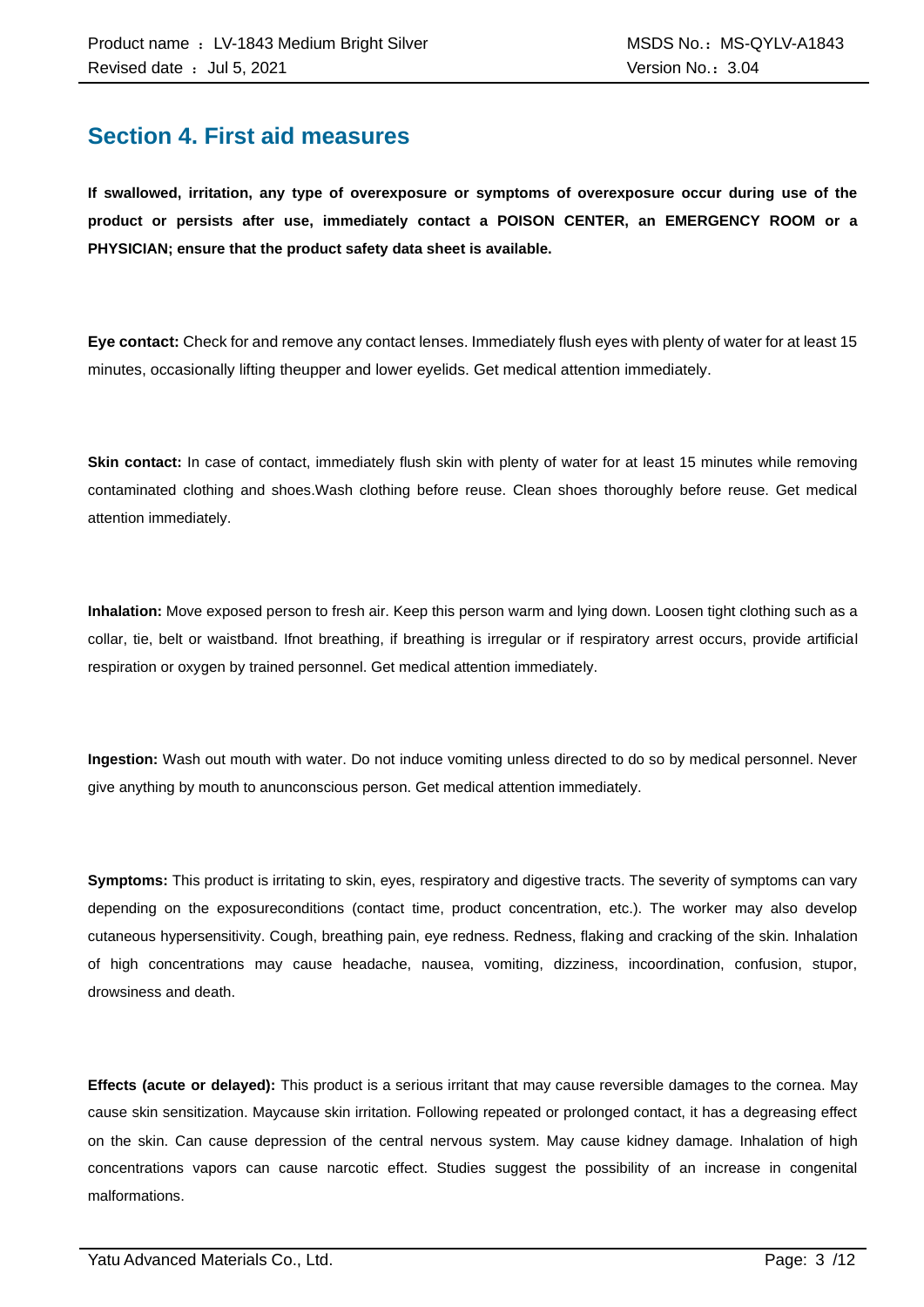**Immediate medical attention and special treatment:** No specific treatment. Treat symptomatically. Contact poison treatment specialist immediatelyif large quantities have been ingested or inhaled.

### **Section 5. Fire-fighting measures**

**Suitable extinguishing media:** Use dry chemical, CO<sub>2</sub>, water spray (fog) or foam.

**Unsuitable extinguishing media:** Jets of water can facilitate the spread of fire.

**Specific hazards arising from the hazardous product:** Flammable. Vapors may form explosive mixtures with air. The vapors are heavier than airand may travel to an ignition source.

**Hazardous combustion products:** Carbon monoxide and dioxide. Aldehydes. Carboxylic acids.

**Special protective equipment and precautions for fire-fighters:** Fire-fighters should wear appropriate protective equipment and self-containedbreathing apparatus (SCBA) with a full face-piece operated in positive pressure mode.

### **Section 6. Accidental release measures**

**Personal precautions:** No action shall be taken involving any personal risk or without suitable training. Evacuate surrounding areas. Keepunnecessary and unprotected personnel from entering. Do not touch or walk through spilled material. Shut off all ignition sources. No flares, smoking or flames in hazard area. Avoid breathing vapor or mist. Provide adequate ventilation. Wear appropriate respirator when ventilation is inadequate. Put on appropriate personal protective equipment (see Section 8).

**Protective equipment and emergency procedures:** Avoid dispersal of spilled material and runoff and contact with soil, waterways, drains andsewers. Inform the relevant authorities if the product has caused environmental pollution (sewers, waterways, soil or air).

**Methods and materials for containment and cleaning up:** Stop leak if without risk. Move containers from spill area. Dilute with water and mop up ifwater-soluble. Alternatively, or if water-insoluble, absorb with an inert dry material and place in an appropriate waste disposal container. Use spark-proof tools and explosionproof equipment. Dispose of via a licensed waste disposal contractor.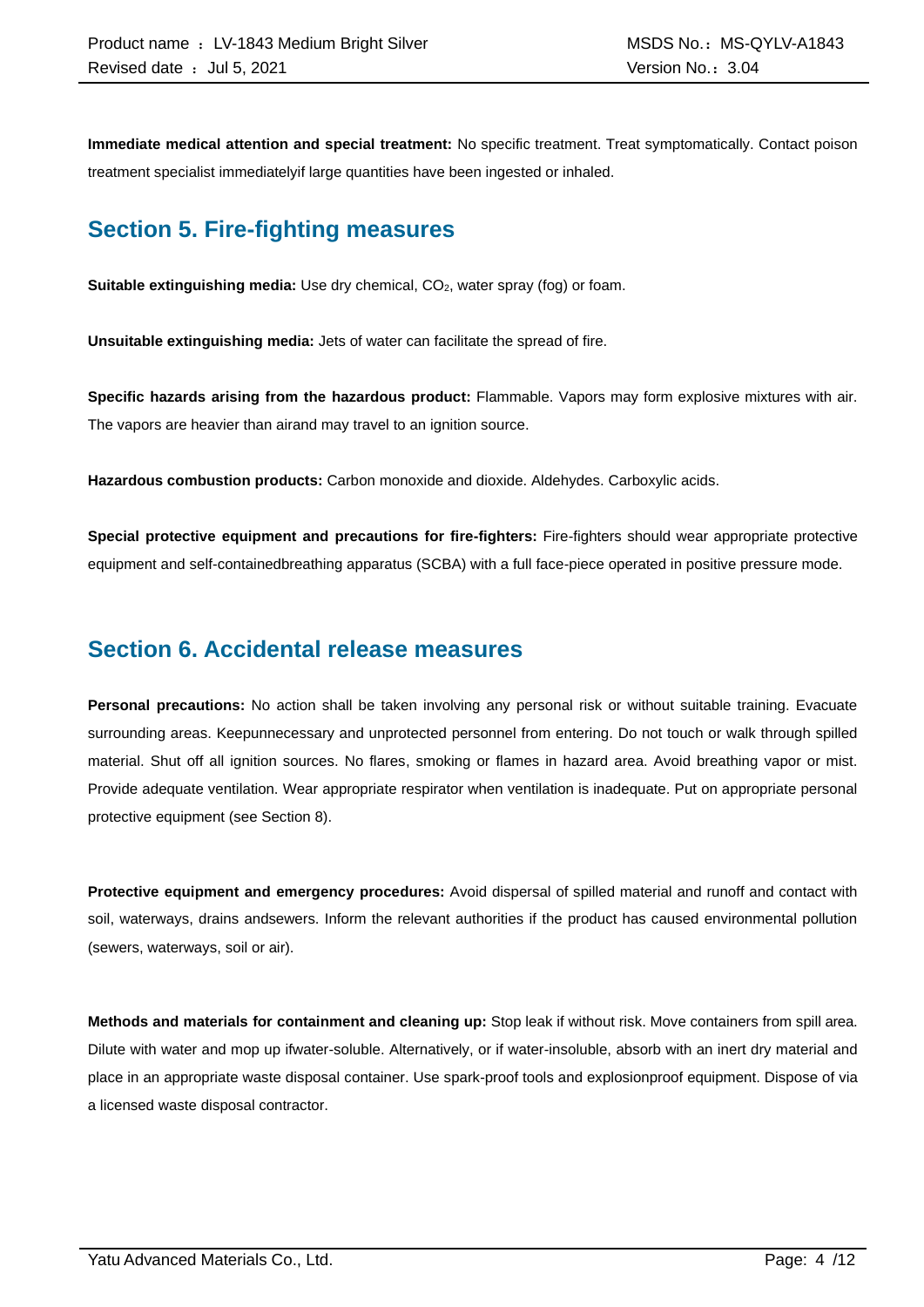### **Section 7. Handling and storage**

**Precautions for safe handling:** Put on appropriate personal protective equipment (see Section 8). Eating, drinking and smoking should be prohibitedin areas where this material is handled, stored and processed. Workers should wash hands and face before eating, drinking and smoking. Remove contaminated clothing and protective equipment before entering eating areas. Avoid exposure - obtain special instructions before use. Avoid contact with eyes, skin and clothing. Do not ingest. Avoid breathing vapor or mist. Use only with adequate ventilation. Wear appropriate respirator when ventilation is inadequate. Do not enter storage areas and confined spaces unless adequately ventilated. Keep in the original container or an approved alternative made from a compatible material, kept tightly closed when not in use. Store and use away from heat, sparks, open flame or any other ignition source. Use explosion-proof electrical (ventilating, lighting and material handling) equipment. Use non-sparking tools. Take precautionary measures against electrostatic discharges. To avoid fire or explosion, dissipate static electricity during transfer by grounding and bonding containers and equipment before transferring material. Empty containers retain product residue and can be hazardous. Do not reuse container.

**Conditions for safe storage:** Store in accordance with local regulations. Store in a segregated and approved area. Store in original containerprotected from direct sunlight in a dry, cool and well-ventilated area, away from incompatible materials (see section 10) and food and drink. Eliminate all ignition sources. Separate from oxidizing materials. Keep container tightly closed and sealed until ready for use. Containers that have been opened must be carefully resealed and kept upright to prevent leakage. Do not store in unlabeled containers. Use appropriate containment to avoid environmental contamination.

**Incompatibility:** Strong oxidizing agents. Chlorinated products. Oxidizers. Strong bases and Ammonia.

| No. | CAS No.    | Common name and synonyms                         | IDHL $mq/m3$  | TWA mg/m $3$  | STEL mg/m <sup>3</sup> | CEIL mg/ $m3$ |
|-----|------------|--------------------------------------------------|---------------|---------------|------------------------|---------------|
|     | 98-56-6    | para-Chlorobenzotrifluoride                      | Not available | Not available | Not available          | Not available |
| 2   | 67-64-1    | Acetone                                          | 5938          | 1190          | 2380                   | Not available |
| 3   | 9004-36-8  | Cellulose acetate butyrate                       | Not available | Not available | Not available          | Not available |
| 4   | 79-20-9    | Methyl acetate                                   | 3100          | 606           | 757                    | Not available |
| 5   | 1330-20-7  | Xylenes (mix isomers o, m, p, and ethyl benzene) | 900           | 434           | 651                    | Not available |
| 6   | 64742-95-6 | Naphtha (light aromatic fraction C8-C10)         | Not available | Not available | Not available          | Not available |
|     | 14808-60-7 | Silica crystalline, (Quartz)                     | 50            | 0.1           | Not available          | Not available |

### **Section 8. Exposure controls/personal protection**

IDHL: Immediately Dangerous to Life or Health Concentrations

TWA : Time Weighted Average

STEL: Short -Term Exposure Limit

CEIL: Ceiling Limit

**Appropriate engineering controls:** Use only with adequate ventilation. Use process enclosures, local exhaust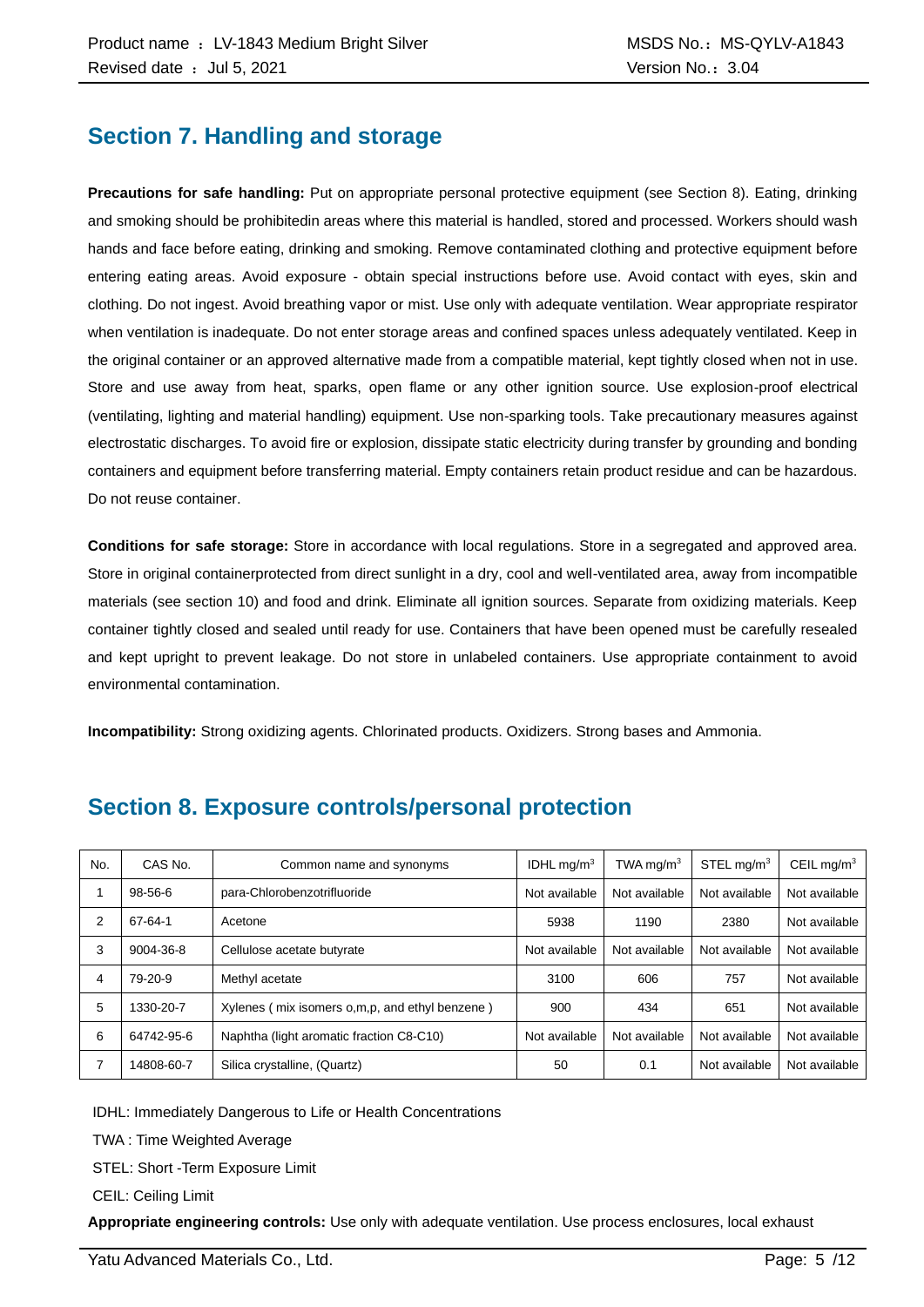ventilation or other engineeringcontrols to keep worker exposure to airborne contaminants below any recommended or statutory limits. The engineering controls also need to keep gas, vapor or dust concentrations below any lower explosive limits. Use explosion-proof ventilation equipment.

**Individual protection measures:** Wash hands, forearms and face thoroughly after handling chemical products, before eating, smoking and using thelavatory and at the end of the working period. Appropriate techniques should be used to remove potentially contaminated clothing. Wash contaminated clothing before reusing. Ensure that eyewash stations and safety showers are close to the workstation location.

**Eyes:** DO NOT WEAR CONTACT LENSES Wear anti-splash safety goggles.

**Hands:** Chemical-resistant, impervious gloves complying with an approved standard should be worn at all times when handling chemical products if arisk assessment indicates this is necessary. Considering the parameters specified by the glove manufacturer, check during use that the gloves are still retaining their protective properties.

**Respiratory:** If workers are exposed to concentrations above the exposure limit, they must use appropriate, certified respirators. Use a properly fitted,air-purifying or air-fed respirator complying with an approved standard if a risk assessment indicates this is necessary. Respirator selection must be based on known or anticipated exposure levels, the hazards of the product and the safe working limits of the selected respirator.

**Others:** Wear protective clothing with long sleeves and appropriate safety shoes at all times.

## **Section 9. Physical and chemical properties**

| <b>Physical state</b>                   | ÷  | Liquid                                    |
|-----------------------------------------|----|-------------------------------------------|
| Colour                                  | t  | Silver                                    |
| Odour                                   | t  | Solvent                                   |
| <b>Odour threshold</b>                  | ٠  | Not available                             |
| рH                                      | t  | Not available                             |
| <b>Melting/Freezing point</b>           | ÷. | $-34$ °C (-29.2 °F)                       |
| Initial boiling point/boiling range     | ÷  | >60 °C (140 °F)                           |
| Flash point (closed cup)                | Ē. | 28°C (82.4°F)                             |
| Lower flammable/explosive limit         |    | 2.5% at 25 °C                             |
| Upper flammable/explosive limit         | ÷  | 12.8% at 25 °C                            |
| <b>Auto-ignition temperature</b>        | ÷  | >400 °C (752 °F)                          |
| <b>Evaporation rate</b>                 | t  | Not available                             |
| Vapor pressure                          | t  | Not available                             |
| <b>Vapor density</b>                    | ÷  | $> 1$ (air=1)                             |
| <b>Specific gravity</b>                 | ÷  | 1.085 kg/L at 20 $^{\circ}$ C (water = 1) |
| Solubility in water                     | t  | Insoluble                                 |
| Partition coefficient - n-octanol/water | ÷. | Not available                             |

Yatu Advanced Materials Co., Ltd. Page: 6 /12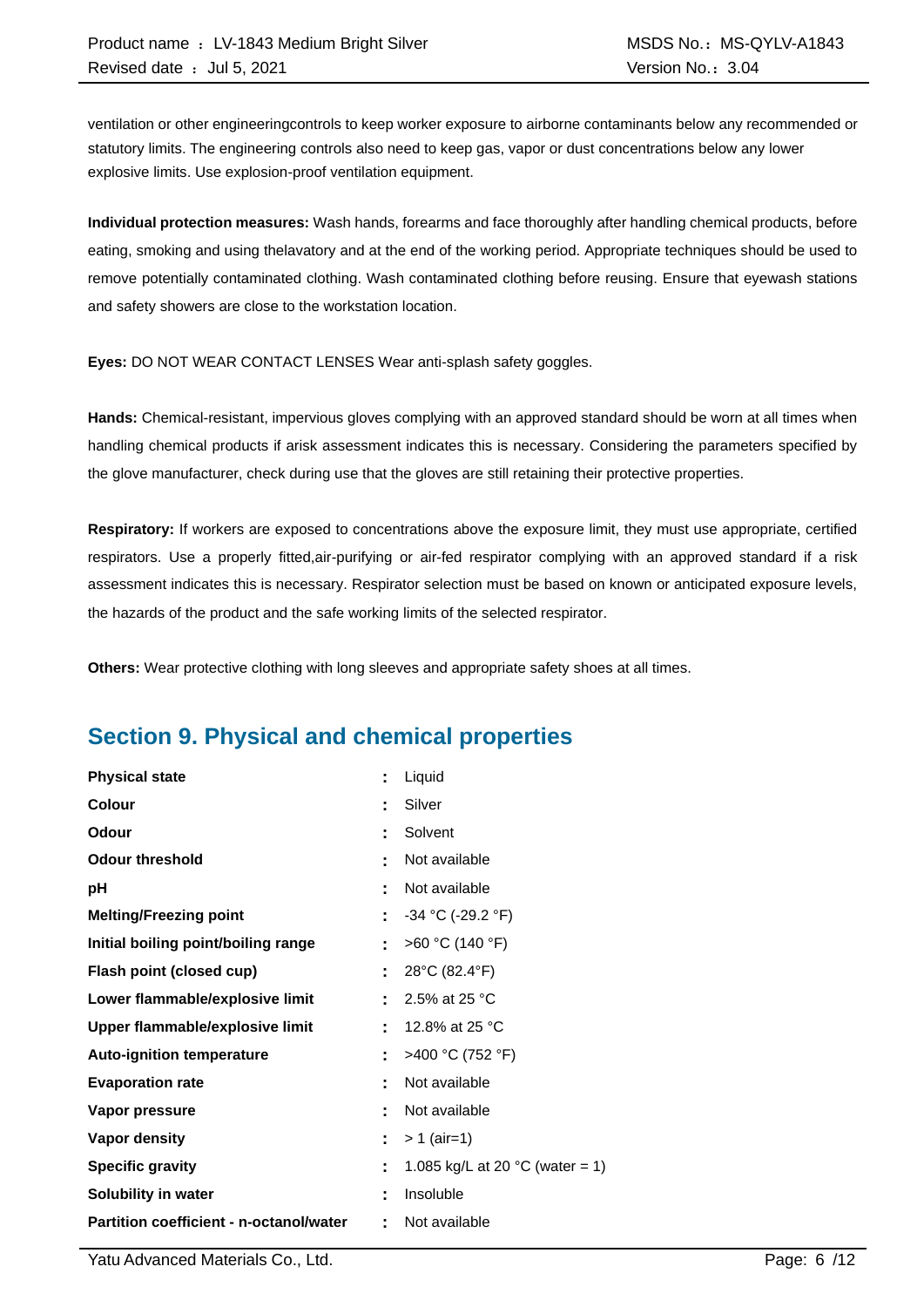| Decomposition temperature         | : >150 °C (302 °F)                                  |
|-----------------------------------|-----------------------------------------------------|
| <b>Kinematic viscosity</b>        | $\approx$ >20.5 mm <sup>2</sup> /s (at 40 °C)       |
| <b>Requiatory VOC (use state)</b> | 1.292-1.375 lbs/gal minus water and exempt solvents |

### **Section 10. Stability and reactivity**

**Reactivity:** Stable under recommended conditions of storage and handling.

**Chemical stability:** The product is chemically stable under normal conditions of use.

**Possibility of hazardous reactions:** No dangerous or polymerization reactions will not occur under normal conditions of use. Danger of explosionwhen heated.

**Conditions to avoid:** Avoid electrical discharge. Keep away from sources of ignition, open flames and sparks, Keep away from incompatible products.

**Incompatible materials:** This product can attack certain types of plastic, rubber or coatings.

**Hazardous decomposition products:** Carbon monoxide and dioxide. Aldehydes. Carboxylic acids.

### **Section 11. Toxicological information**

| No. | CAS No.       | Common name and synonyms                            | $(1)$ LD<br>oral | $(2)$ LD<br>skin        | $(3)$ LD<br>skin        | $(4)$ LC<br>gases       | $(5)$ LC<br>vapors      | $(6)$ LC<br>dusts-mist |
|-----|---------------|-----------------------------------------------------|------------------|-------------------------|-------------------------|-------------------------|-------------------------|------------------------|
| 1   | 98-56-6       | para-Chlorobenzotrifluoride                         | 13000            | <b>Not</b><br>available | 3300                    | Not<br>available        | 22.00                   | >5.00                  |
| 2   | $67 - 64 - 1$ | Acetone                                             | 5800             | >15800                  | >15800                  | <b>Not</b><br>available | 71.25                   | >5.00                  |
| 3   | 9004-36-8     | Cellulose acetate butyrate                          | 500              | 1100                    | 1100                    | <b>Not</b><br>available | <b>Not</b><br>available | >5.00                  |
| 4   | 79-20-9       | Methyl acetate                                      | 6482             | >2000                   | >2000                   | <b>Not</b><br>available | >48.48                  | >5.00                  |
| 5   | 1330-20-7     | Xylenes<br>mix isomers o,m,p,<br>and ethyl benzene) | 3523             | <b>Not</b><br>available | 4325                    | <b>Not</b><br>available | 21.71                   | >5.00                  |
| 6   | 64742-95-6    | Naphtha (light aromatic fraction<br>$C8-C10$        | 8400             | <b>Not</b><br>available | <b>Not</b><br>available | <b>Not</b><br>available | >20.00                  | >5.00                  |
| 7   | 14808-60-7    | Silica crystalline, (Quartz)                        | $>$ 5000         | $>$ 5000                | $>$ 5000                | <b>Not</b><br>available | <b>Not</b><br>available | >5.00                  |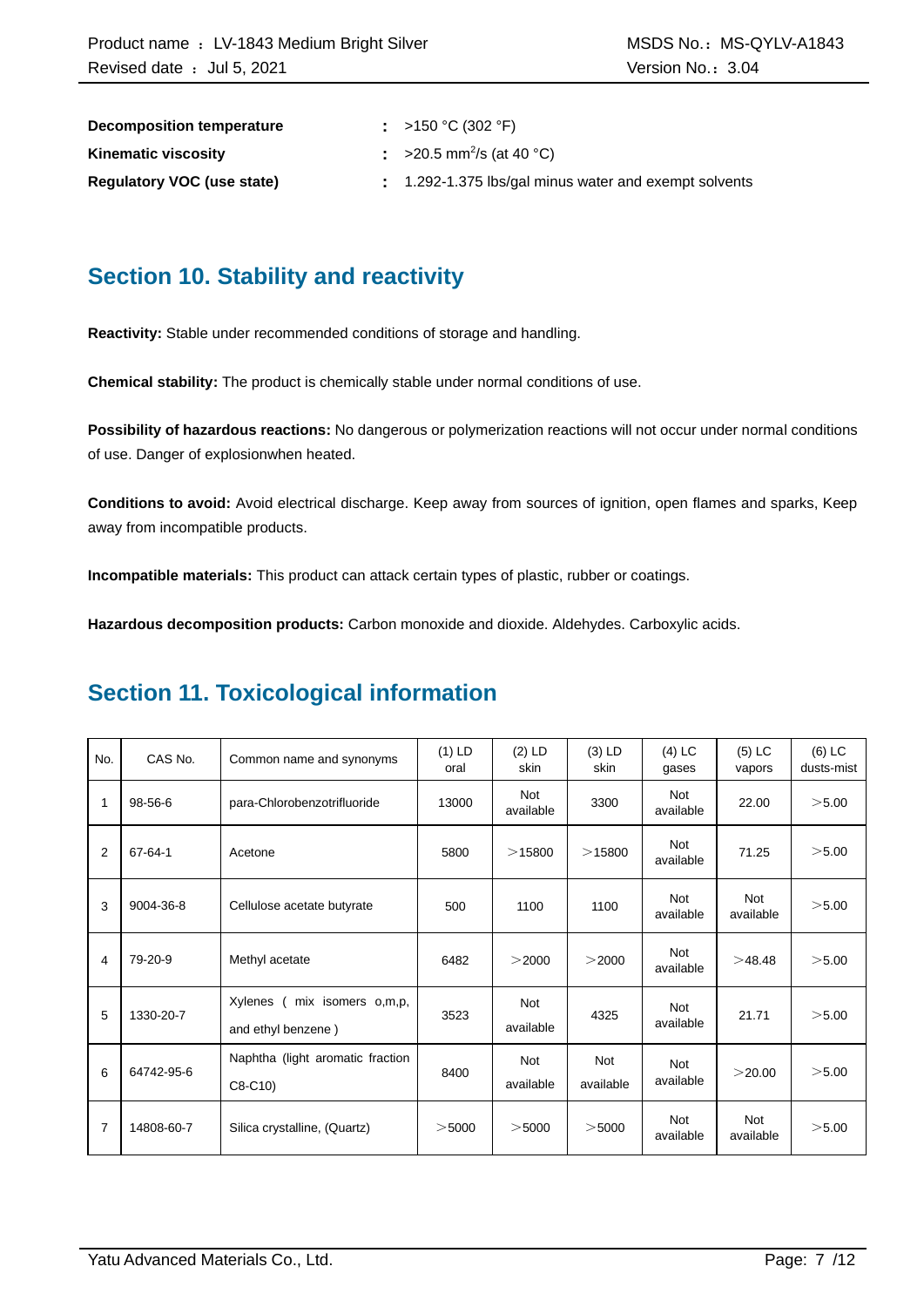- $(1)$  LD<sub>50</sub> oral mg/kg
- $(2)$  LD<sub>50</sub> skin mg/kg
- $(3)$  LD<sub>50</sub> skin mg/kg
- $(4)$  LC<sub>50</sub> inhalationppmV 4h gases
- (5) LC<sup>50</sup> inhalation mg/l 4h vapors
- (6)  $LC_{50}$  inhalation mg/l 4h dusts-mist

**Routes of exposure:** This product is absorbed through the respiratory tract, skin and gastrointestinal tract.

**Symptoms:** This product is irritating to skin, eyes, respiratory and digestive tracts. The severity of symptoms can vary depending on the exposureconditions (contact time, product concentration, etc.). The worker may also develop cutaneous hypersensitivity. Cough, breathing pain, eye redness. Redness, flaking and cracking of the skin. Inhalation of high concentrations may cause headache, nausea, vomiting, dizziness, incoordination, confusion, stupor, drowsiness and death.

**Delayed and immediate effects:** This product is a serious irritant that may cause reversible damages to the cornea. May cause skin sensitization.May cause skin irritation. Following repeated or prolonged contact, it has a degreasing effect on the skin. Can cause depression of the central nervous system. May cause kidney damage. Inhalation of high concentrations vapors can cause narcotic effect. Studies suggest the possibility of an increase in congenital malformations.

| No. | CAS No.    | Common name and<br>synonyms                       | <b>IARC</b>   | <b>ACGIH</b>   | Mutagenicity                                                                 | Effect on reproduction                                                                            |
|-----|------------|---------------------------------------------------|---------------|----------------|------------------------------------------------------------------------------|---------------------------------------------------------------------------------------------------|
|     | 98-56-6    | para-Chlorobenzotrifluoride                       | 4             | A <sub>5</sub> | The data do not allow for an<br>adequate assessment of<br>mutagenic effects. | Not available                                                                                     |
| 2   | 67-64-1    | Acetone                                           | Not available | A <sub>4</sub> | No effects shown.                                                            | The data do not allow for an<br>adequate evaluation of the<br>effects on reproduction.            |
| 3   | 9004-36-8  | Cellulose acetate butyrate                        | 4             | A <sub>5</sub> | Not available                                                                | Not available                                                                                     |
| 4   | 79-20-9    | Methyl acetate                                    | 4             | A <sub>5</sub> | The data do not allow for an<br>adequate assessment of<br>mutagenic effects. | Not available                                                                                     |
| 5   | 1330-20-7  | Xylenes (mix isomers<br>o,m,p, and ethyl benzene) | 3             | A <sub>4</sub> | The data do not allow for an<br>adequate assessment of<br>mutagenic effects. | It has an embryotoxic and/or<br>fetotoxic in animals. It can<br>cause sperm damage in<br>animals. |
| 6   | 64742-95-6 | Naphtha (light aromatic<br>fraction C8-C10)       | Not available | Not available  | Not available                                                                | Experimental teratogen.                                                                           |
| 7   | 14808-60-7 | Silica crystalline, (Quartz)                      | 1             | A <sub>1</sub> | Not available                                                                | Not available                                                                                     |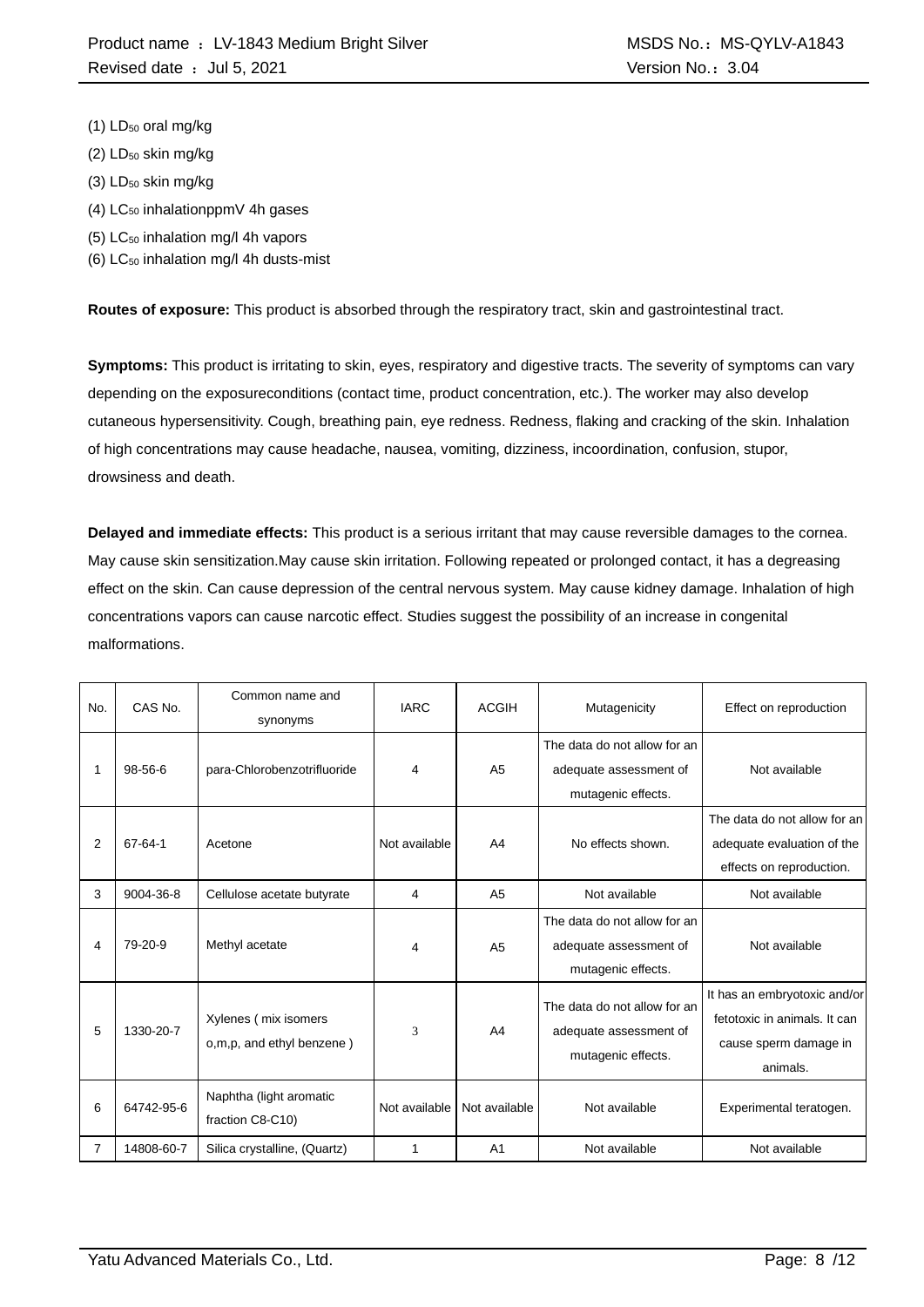#### **Cancer classification under IARC (International Agency for Research on Cancer)**

- Group 1: carcinogenic to humans.
- Group 2A: probably carcinogenic to humans.
- Group 2B: possibly carcinogenic to humans.
- Group 3: not classifiable as to its carcinogenicity to humans.
- Group 4: probably not carcinogenic to humans.

#### **Cancer classification under ACGIH (American Conference of Governmental Industrial Hygienists)**

- Group A1: confirmed human carcinogen.
- Group A2: suspected human carcinogen.
- Group A3: confirmed animal carcinogen with unknown relevance to humans.
- Group A4: not classifiable as a human carcinogen.

Group A5: not suspected as a human carcinogen.

### **Section 12. Ecological information**

| No.<br>CAS No. |               |                                                  | $\%$  | Persistent | Bio-             | Aquatic     |
|----------------|---------------|--------------------------------------------------|-------|------------|------------------|-------------|
|                |               | Common name and synonyms                         |       |            | accumulation     | ecotoxicity |
| $\mathbf{1}$   | 98-56-6       | para-Chlorobenzotrifluoride                      | 37.04 | N/A        | N/A              | N/A         |
| 2              | $67 - 64 - 1$ | Acetone                                          | 18.51 | Yes        | <b>No</b>        | <b>No</b>   |
| 3              | 9004-36-8     | Cellulose acetate butyrate                       | 4.12  | Uncertain  | <b>Uncertain</b> | <b>No</b>   |
| 4              | 79-20-9       | Methyl acetate                                   | 3.18  | Yes        | <b>No</b>        | <b>No</b>   |
| 5              | 1330-20-7     | Xylenes (mix isomers o, m, p, and ethyl benzene) | 1.30  | <b>No</b>  | <b>No</b>        | <b>No</b>   |
| 6              | 64742-95-6    | Naphtha (light aromatic fraction C8-C10)         | 0.76  | <b>No</b>  | <b>No</b>        | <b>No</b>   |
| $\overline{7}$ | 14808-60-7    | Silica crystalline, (Quartz)                     | 0.21  | Yes        | <b>No</b>        | <b>No</b>   |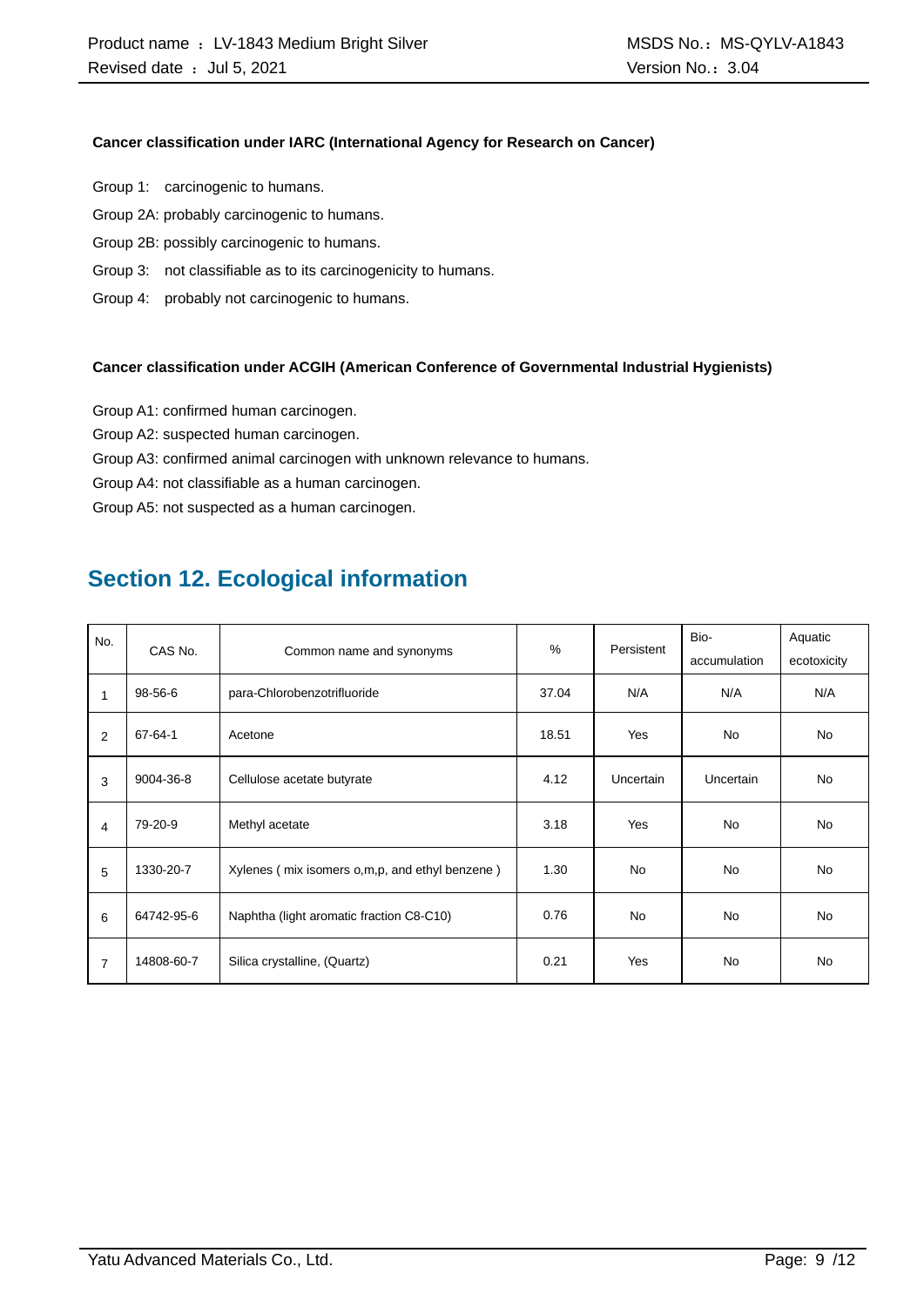#### Product name : LV-1843 Medium Bright Silver MSDS No.: MS-QYLV-A1843 Revised date : Jul 5, 2021 Case of the Version No.: 3.04

| No.            | CAS No.    |                                  | $\frac{0}{0}$ | Ecotoxicity for aquatic | Ecotoxicity for aquatic | Aquatic           |
|----------------|------------|----------------------------------|---------------|-------------------------|-------------------------|-------------------|
|                |            | Common name and synonyms         |               | organisms-Short term    | organisims-Long term    | ecotoxicity       |
|                |            |                                  |               |                         | Toxic to aquatic life   | No known          |
| 1              | $98-56-6$  | para-Chlorobenzotrifluoride      | 37.04         | Not available.          | with long lasting       | adverse effect to |
|                |            |                                  |               |                         | effects.                | the environment.  |
|                |            |                                  |               |                         |                         | No known          |
| 2              | 67-64-1    | Acetone                          | 18.51         | No known adverse        | No known adverse        | adverse effect to |
|                |            |                                  |               | effect to aquatic life. | effect to aquatic life. | the environment.  |
|                |            |                                  |               |                         |                         | No known          |
| 3              | 9004-36-8  | Cellulose acetate butyrate       | 4.12          | No known adverse        | No known adverse        | adverse effect to |
|                |            |                                  |               | effect to aquatic life. | effect to aquatic life. | the environment.  |
|                |            |                                  |               | No known adverse        | No known                | No known          |
| 4              | 79-20-9    | Methyl acetate                   | 3.18          | effect to aquatic life  | adverse effect to       | adverse effect to |
|                |            |                                  |               |                         | aquatic life.           | the environment.  |
|                |            |                                  |               | No known adverse        | No known adverse        | No known          |
| 5              | 1330-20-7  | Xylenes (<br>mix isomers o,m,p,  | 1.30          |                         |                         | adverse effect to |
|                |            | and ethyl benzene)               |               | effect to aquatic life. | effect to aquatic life. | the environment.  |
|                |            |                                  |               |                         |                         | No known          |
| 6              | 64742-95-6 | Naphtha (light aromatic fraction | 0.76          | No known adverse        | No known adverse        | adverse effect to |
|                |            | C8-C10)                          |               | effect to aquatic life. | effect to aquatic life. | the environment.  |
|                |            |                                  |               |                         |                         | No known          |
| $\overline{7}$ | 14808-60-7 | Silica crystalline, (Quartz)     | 0.21          | No known adverse        | No known adverse        | adverse effect to |
|                |            |                                  |               | effect to aquatic life. | effect to aquatic life. | the environment.  |

### **Section 13. Disposal considerations**

**Methods of disposal:** The generation of waste should be avoided or minimized wherever possible. Dispose of surplus and non-recyclable productsvia a licensed waste disposal contractor. Disposal of this product, solutions and any by-products should at all times comply with the requirements of environmental protection and waste disposal legislation and any regional local authority requirements. Empty containers or liners may retain some product residues. Vapor from product residues may create a highly flammable or explosive atmosphere inside the container. Do not cut, weld or grind used containers unless they have been cleaned thoroughly internally.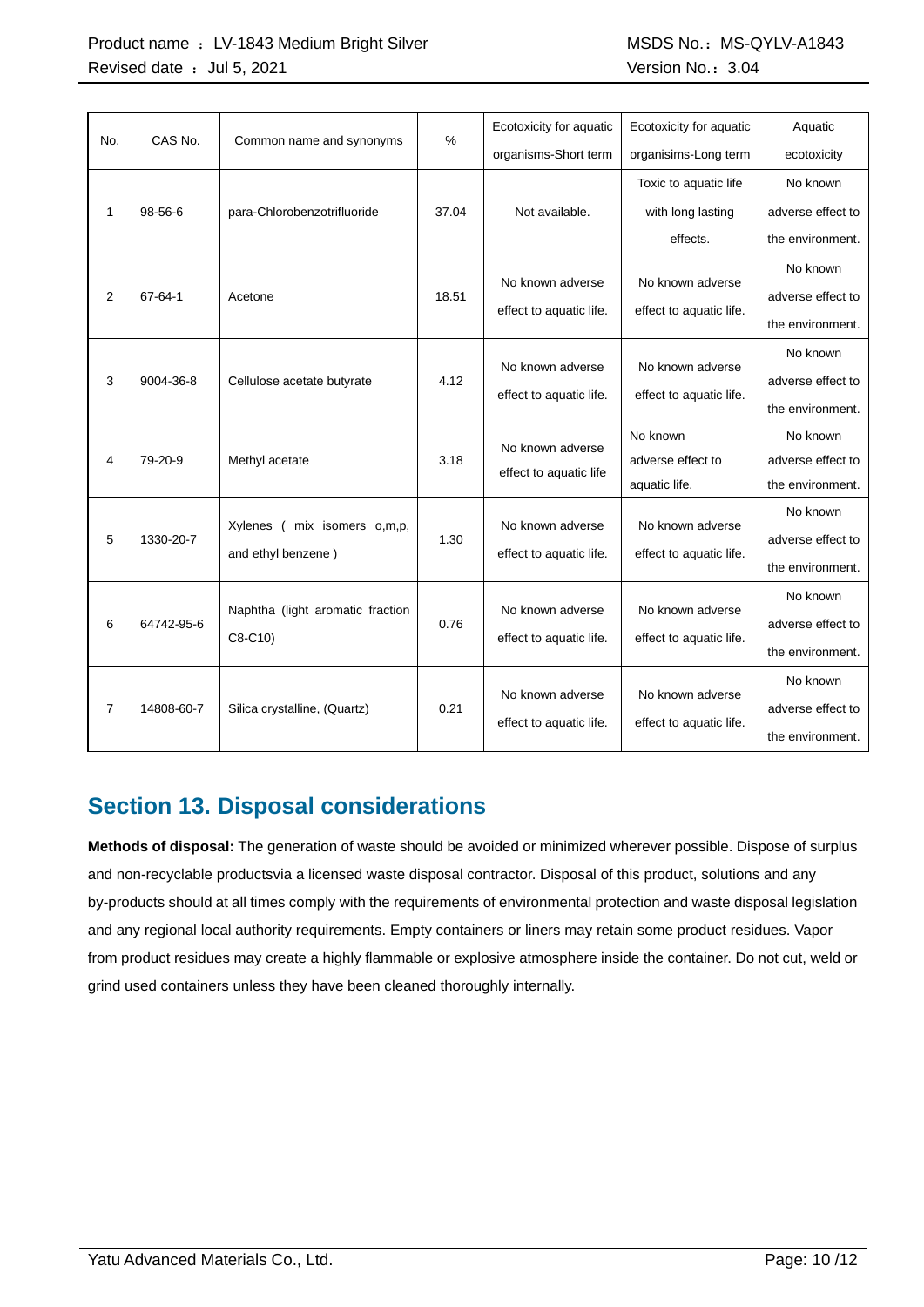### **Section 14. Transport information**

|                            | TDG          | DOT          | <b>IMDG</b>  | <b>IATA</b>  |
|----------------------------|--------------|--------------|--------------|--------------|
| UN number                  | 1263         | 1263         | 1263         | 1263         |
| Proper shipping name       | <b>PAINT</b> | <b>PAINT</b> | <b>PAINT</b> | <b>PAINT</b> |
| Transport hazard class(es) |              |              |              |              |
| Packing group              | II           | Ш            |              | Ш            |

#### **Other information**

**Marine pollutant:** No

**IMDG:** Not applicable

#### **Exemption for limited quantity:** 5 L

In accordance with the Canadian Transport of Dangerous Goods regulations by Road, we use the 1.17 exemption when applicable. In accordance with 49 CFR article 172.315 for transportation by a mode other than air, we use the Limited quantities exemption when applicable.

**Special precautions:** Not applicable

**Others exemptions:** No other exemption.

## **Section 15. Regulatory information**

#### **Canada**

| No.            | CAS No.    | Common name and synonyms                       | %     | <b>DSL</b> | <b>NDSL</b> | <b>NPRI</b> |
|----------------|------------|------------------------------------------------|-------|------------|-------------|-------------|
| 1              | 98-56-6    | para-Chlorobenzotrifluoride                    | 37.04 | X          |             |             |
| 2              | 67-64-1    | Acetone                                        | 18.51 | X          |             |             |
| 3              | 9004-36-8  | Cellulose acetate butyrate                     | 4.12  | X          |             |             |
| 4              | 79-20-9    | Methyl acetate                                 | 3.18  | X          |             |             |
| 5              | 1330-20-7  | Xylenes (mix isomers o,m,p, and ethyl benzene) | 1.30  | X          |             | X           |
| 6              | 64742-95-6 | Naphtha (light aromatic fraction C8-C10)       | 0.76  | X          |             | X           |
| $\overline{7}$ | 14808-60-7 | Silica crystalline, (Quartz)                   | 0.21  | X          |             |             |

#### **United-States**

| No. | CAS No. | Common name and synonyms    | %     | <b>TSCA</b>       | PROP-65 | Right to know |
|-----|---------|-----------------------------|-------|-------------------|---------|---------------|
|     | 98-56-6 | para-Chlorobenzotrifluoride | 37.04 | $\checkmark$      |         |               |
|     | 67-64-1 | Acetone                     | 18.51 | $\checkmark$<br>∧ |         | v<br>⋏        |